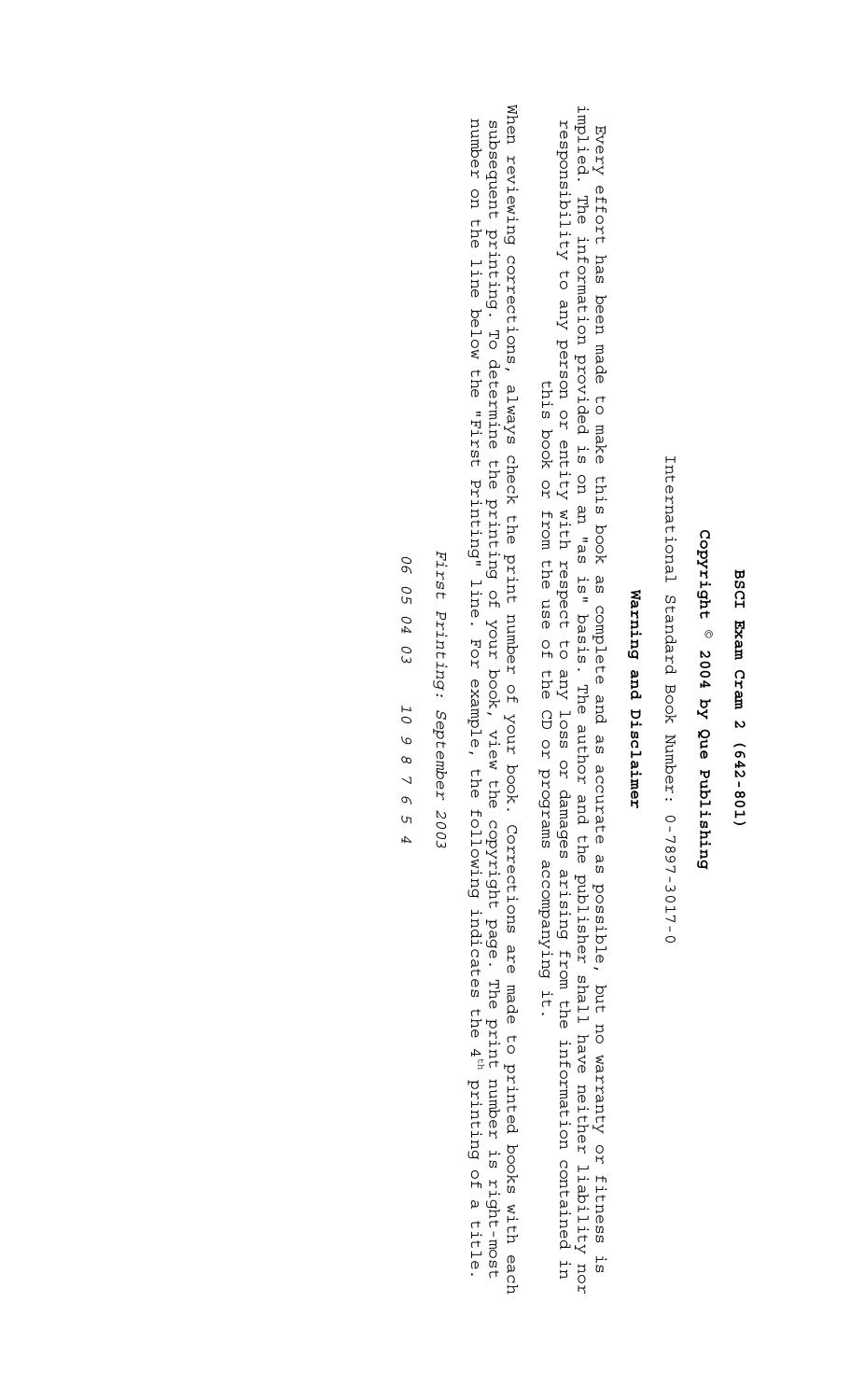| Misprint                                                                                                                                                                           | Correction                                                                                                                                                                                                                                                                      |
|------------------------------------------------------------------------------------------------------------------------------------------------------------------------------------|---------------------------------------------------------------------------------------------------------------------------------------------------------------------------------------------------------------------------------------------------------------------------------|
| ᠊ᠣ<br>ۆ<br>م<br>ወ<br>47<br>$\overline{\phantom{0}}$<br>second<br>paragraph,<br>line<br>$\ddot{.}$                                                                                  |                                                                                                                                                                                                                                                                                 |
| ⊢ .<br>.<br>75.<br>$\dddot{\cdot}$<br>$\mathsf{N}$<br>٦G<br>UЛ<br>ŪЧ<br>$\infty$<br>$\frac{25}{25}$<br>255, <del>172.16.0.0 172.16.255.255</del> ,<br>.255.255.<br>and 192.168.0.0 | 192<br>$\ddot{\cdot}$<br>З<br>С<br>⊢<br>Q)<br>UЛ<br>$\infty$<br>$-255$<br>$\circ$<br>$\circ$<br>$\mathsf I$<br><b>172</b><br>19<br>$\mathsf{C}$<br>$\bullet$<br>$\overline{5}$<br>L<br>89<br>$\dot{\circ}$<br>N<br>$.0 - 172.31.$<br>UЛ<br>UП<br>З<br>С<br>UП<br>255.255<br>and |
| Pag<br>ወ<br>Q<br>Ë<br>$\overline{\phantom{0}}$<br>Figure<br>$\omega$<br>.<br>4                                                                                                     | Should<br>р<br>Ф<br>⊢<br>┙<br>N<br>٠<br>$\overline{\phantom{0}}$<br>Ō<br>$\circ$<br>٠<br>⊢<br>N<br>$^\infty$<br>$\mathsf{C}$<br>UП                                                                                                                                              |
| Lower<br>left<br>part<br>$\frac{0}{1}$<br>figure, 172.16.0/128/25                                                                                                                  | RouterB Table:<br>172.16.0.0/16<br><b>ENERGY</b>                                                                                                                                                                                                                                |
|                                                                                                                                                                                    | 172.16.1.128/25<br>172.16.1.0/25<br>172.16.0.128/25<br>RouterA Table:<br>172.16.2.0/25<br><b>AND</b><br>RouterA                                                                                                                                                                 |
|                                                                                                                                                                                    | 172.16.0.128/25 172.16.1.0/25 172.16.1.128/25 172.16.2.0/25                                                                                                                                                                                                                     |
| heading:<br>Page<br>77,<br>line<br>under<br>ehe<br>"OSPF<br>Pornt-to-Pornt<br>Operation"                                                                                           | M⊝<br>begin<br>tackling<br>en.<br>E<br>intricacies<br>$\Gamma_{\rm H}$<br>ehe<br><b>AASO</b>                                                                                                                                                                                    |
| process<br><b>M</b><br>begin tackling the<br>by looking<br>intricacies<br>$\Omega_{\text{H}}$<br>ehe<br><b>GARD</b><br>exchange                                                    | exchange<br>process<br>by looking.                                                                                                                                                                                                                                              |
| Page<br>06'<br>Table<br>$4.3$ , Third<br>column<br>$\frac{0}{1}$<br>first<br>three<br>entries<br>                                                                                  |                                                                                                                                                                                                                                                                                 |
| Fully meshed; manually configured<br>elected; RFC2328-defined<br>adjacencies;<br>DR/BDR                                                                                            | ወ<br>Fully<br>lected;<br>meshed;<br>Cisco-defined<br>Wanually<br>configured<br>adjacencies;<br>DR/BDR                                                                                                                                                                           |
| Partial mesh or star; automatic<br>elected; <del>RFC2328</del> -defined<br>adjacency; no DR/BDR                                                                                    | ወ<br>Partial<br>lected;<br>mesh<br>Cisco-defined<br><b>Dr</b><br>star;<br>automatic<br>adjacency;<br>no DR/BDR                                                                                                                                                                  |
| DR/BDR<br>Partial<br>elected;<br>mesh<br>70 <sub>1</sub><br>Redaa-defined<br>star; manually configured adjacencies;<br>no                                                          | adjacencies;<br>Partial<br>mesh<br><b>D</b><br>IJO<br>star; manually<br>DR/BDR<br>elected;<br>configured<br>befined<br>cisco-defined                                                                                                                                            |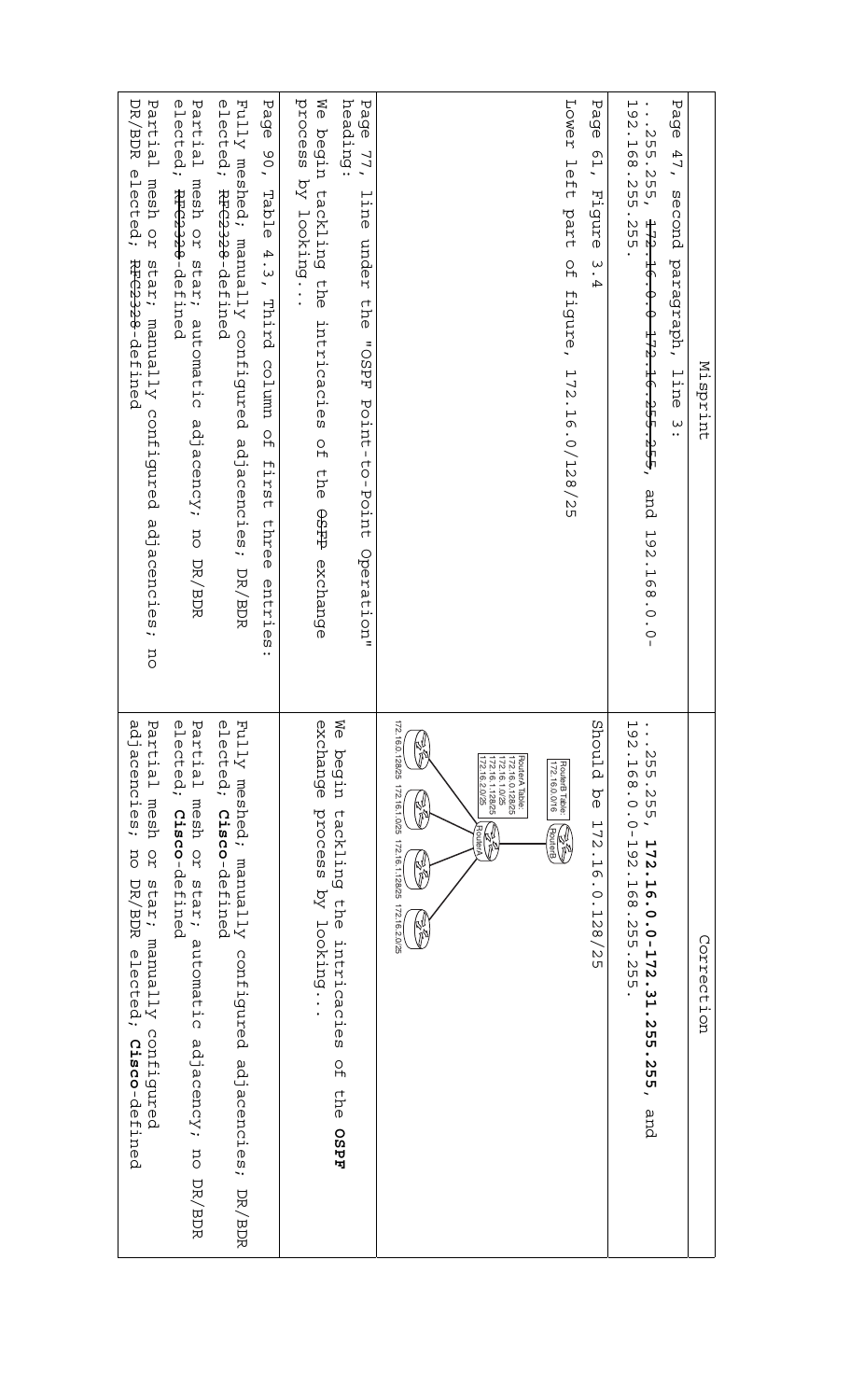| data.<br>state<br>Page<br>148,<br>packets. The SPF<br>H<br>information.<br>paragraph after<br>tree<br>Figure<br>Ξ,<br>constructed<br>6.51<br>line<br>$\overset{\mathsf{L}}{\cdot}$<br>solely<br>from<br><b>GNSTD</b> | Lower-left<br>Page<br>$\frac{1}{2}$<br>$\overline{O}$<br>Figure<br>corner<br><b>ហា</b><br>$\Omega$<br>۰,<br>ጣ<br>figure, RouteC<br>should be RouterC                                              | areas<br>sends<br>Page<br>118,<br>and totally stubby<br>$\omega$<br>Summary LSA<br>line<br>Fwo:<br>areas,<br>ehe<br>ASB to<br>ehe<br>dubs<br>area | Page<br>109,<br>accepts summary route<br>area routes<br>is the AS.<br>the AS<br>Stub<br>eqnca)<br>second<br>area-Carries<br>OZ OSPF<br>summaries),<br>bulleted<br>(link updates), and inter-area<br>internetwork). A stub<br>default<br>item:<br>but not external routes<br>-information from another<br>route<br>information, intra-<br>area that<br>routes<br>(outside<br>area | <b>OSFFP</b><br>Page<br>routes, use<br>94,<br>last<br>line:<br>the show ip route ospf command |
|----------------------------------------------------------------------------------------------------------------------------------------------------------------------------------------------------------------------|---------------------------------------------------------------------------------------------------------------------------------------------------------------------------------------------------|---------------------------------------------------------------------------------------------------------------------------------------------------|----------------------------------------------------------------------------------------------------------------------------------------------------------------------------------------------------------------------------------------------------------------------------------------------------------------------------------------------------------------------------------|-----------------------------------------------------------------------------------------------|
| H<br>WΩ<br>uc<br>tatee<br><b>CLNS</b><br>packets<br>data<br>$\bullet$<br>The<br>号<br>information.<br>SPF<br><b>Lree</b><br>ςT.<br>constructed<br>solely                                                              | <b>RouterB</b><br>RouterC<br>RÝ,<br>Ŋ<br>Frame<br>Area <sub>1</sub><br><b>Relay</b><br><b>OSPF over NBMA</b><br>RouterA<br>T)<br>888<br>Headquarters<br>Area 0<br>▭<br>□<br>□<br>00<br>п<br>00000 | атеа<br>areas<br>spugs<br>and<br>totally stubby<br>ω<br>Summary LSA.<br>areas,<br>the<br><b>ASBR</b><br><b>CO</b><br>ehe<br>dub                   | external<br>area routes<br>intra-area routes<br>Stub area-Carries<br>internetwork)<br>routes<br>(route<br>(outside<br>default route<br>(link updates),<br>summaries),<br>ehe<br><b>AS</b><br>put<br><b>DY</b><br>information,<br>and<br>not<br>OSPF<br>inter-                                                                                                                    | <b>OSPF</b><br>routes,<br>osu<br>erhe<br>show ip route ospf<br>command                        |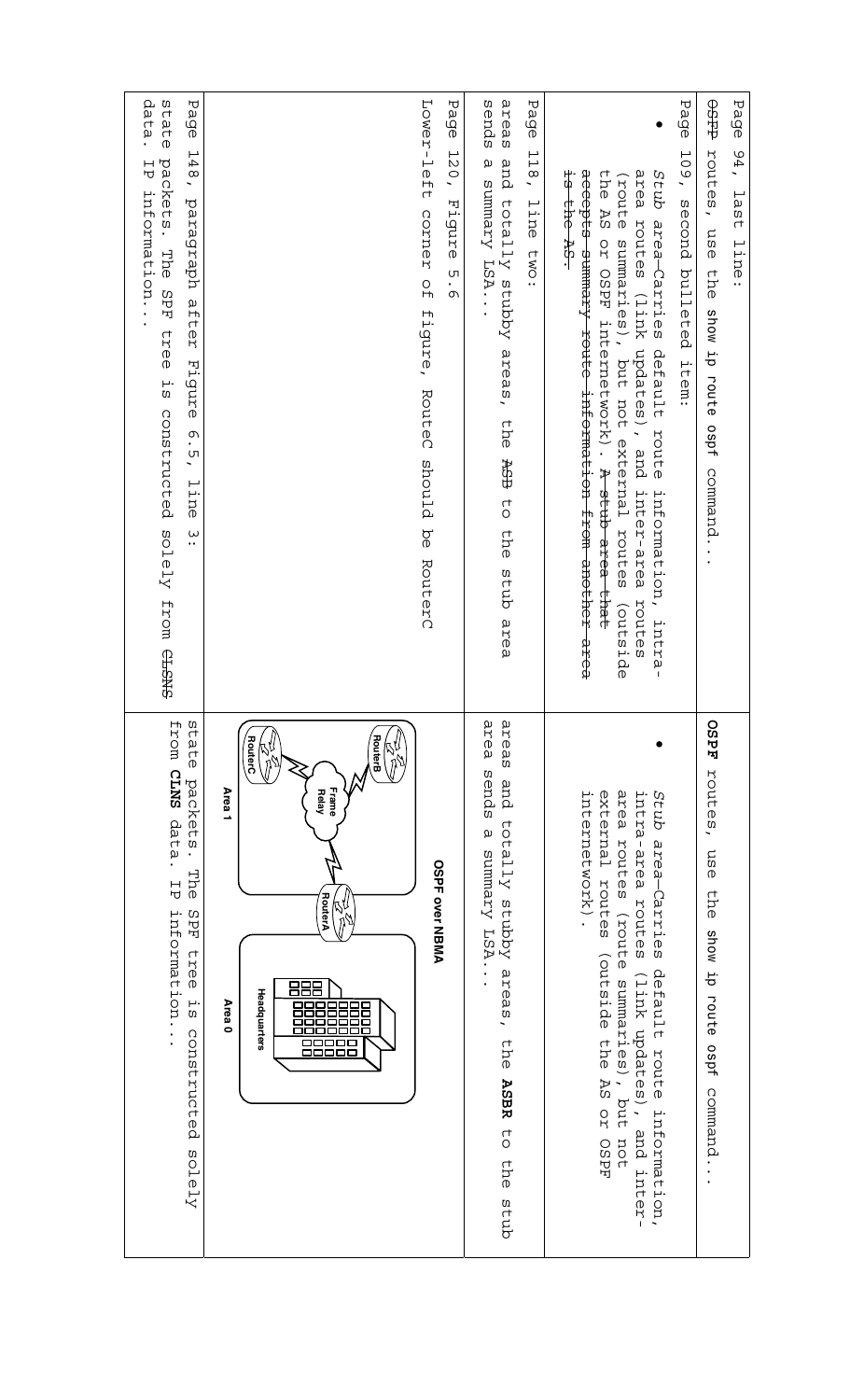| message<br>they<br>Page<br>are<br>223,<br>types. Answers<br>actually<br>second<br>line<br>$\frac{0}{1}$<br>A,<br>question<br>B, and <del>D</del> are<br>$\frac{7}{2}$<br>snswers:<br>incorrect<br>because | LOCAL PREFI-300<br>Lower-left<br>Page<br>211,<br>Figure<br>$\frac{0}{1}$<br>figure, pointing<br>8.4:<br>$\begin{array}{c} 7 \ 0 \end{array}$<br>RouterB:                                                                                                                                                                                                                                           | way to<br>AS-path<br>Page<br>209,<br><b>AS</b><br>$1 \pm 1$ st<br>65520.<br>second<br>paragraph,<br>RouterB then prepends<br>line<br>$\ddot{ }$<br>$\frac{1}{1}$ ts<br><b>AS</b><br>number<br>$\overline{C}$<br>ehe |
|-----------------------------------------------------------------------------------------------------------------------------------------------------------------------------------------------------------|----------------------------------------------------------------------------------------------------------------------------------------------------------------------------------------------------------------------------------------------------------------------------------------------------------------------------------------------------------------------------------------------------|---------------------------------------------------------------------------------------------------------------------------------------------------------------------------------------------------------------------|
| because<br>message<br>types.<br>they<br>are<br>Answers<br>actually.<br>A,<br>Ρ,<br>and<br>$\Omega$<br>are<br>incorrect                                                                                    | LOCAL<br>L<br>LOCAL_PREF<br>LOCAL_PREF<br>$\sf H$<br>$001 =$<br>300<br><b>PREF-100</b><br>AS 65501<br>RouterA<br>EW)<br>陽<br>AS 65505<br>72.16.5.0<br><b>SU</b><br>M<br>AS 65502<br>72.16.2.0<br>(i)<br>D<br>AS 65504<br>郻<br>meeds to go to<br>AS 65504 and selects the<br>A message in AS 65501<br>router with higher local-<br>₹<br>preference attribute<br>172.16.3.0<br>AS 65503<br><b>RA</b> | <b>C</b><br>Way<br>ehe<br>$\overline{C}$<br>AS<br>$\Delta S$<br>i-path<br>65530<br>$\bullet$<br>$-1st$ .<br>RouterB<br>then prepends<br>$\frac{1}{15}$<br><b>AS</b><br>number                                       |